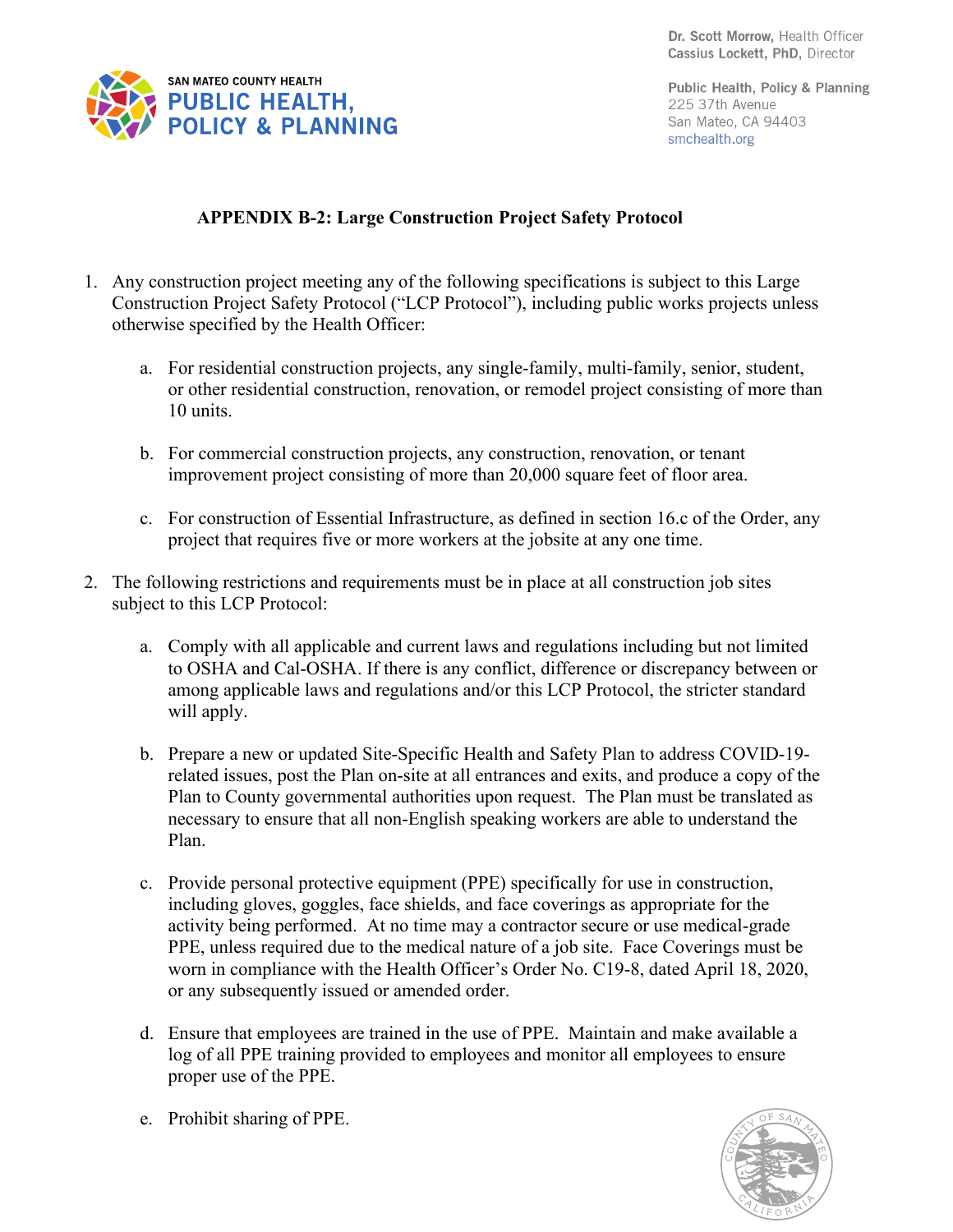

- f. Implement social distancing requirements including, at minimum:
	- i. Stagger stop- and start-times for shift schedules to reduce the quantity of workers at the jobsite at any one time to the extent feasible.
	- ii. Stagger trade-specific work to minimize the quantity of workers at the jobsite at any one time.
	- iii. Require social distancing by maintaining a minimum six-foot distance between workers at all times, except as strictly necessary to carry out a task associated with the project.
	- iv. Prohibit gatherings of any size on the jobsite, except for safety meetings or as strictly necessary to carry out a task associated with the project.
	- v. Strictly control "choke points" and "high-risk areas" where workers are unable to maintain minimum six-foot social distancing and prohibit or limit use to ensure that minimum six-foot distancing can easily be maintained between workers.
	- vi. Minimize interactions and maintain social distancing with all site visitors, including delivery workers, design professionals and other project consultants, government agency representatives, including building and fire inspectors, and residents at residential construction sites.
	- vii. Prohibit workers from using others' phones or desks. Any work tools or equipment that must be used by more than one worker must be cleaned with disinfectants that are effective against COVID-19 before use by a new worker.
	- viii. Place wash stations or hand sanitizers that are effective against COVID-19 at entrances to the jobsite and in multiple locations dispersed throughout the jobsite as warranted.
	- ix. Maintain a daily attendance log of all workers and visitors that includes contact information, including name, address, phone number, and email.
	- x. Post a notice in an area visible to all workers and visitors instructing workers and visitors to do the following:
		- 1. Do not touch your face with unwashed hands or with gloves.
		- 2. Frequently wash your hands with soap and water for at least 20 seconds or use hand sanitizer with at least 60% alcohol.
		- 3. Clean and disinfect frequently touched objects and surfaces such as workstations, keyboards, telephones, handrails, machines, shared tools, elevator control buttons, and doorknobs.
		- 4. Cover your mouth and nose when coughing or sneezing or cough or sneeze into the crook of your arm at your elbow/sleeve.
		- 5. Do not enter the jobsite if you have a fever, cough, or other COVID-19 symptoms. If you feel sick, or have been exposed to anyone who is sick, stay at home.
		- 6. Constantly observe your work distances in relation to other staff. Maintain the recommended minimum six-feet distancing at all times. If not possible, weare the necessary PPE for working in close proximity to another person.
		- 7. Do not share phones or PPE.
	- xi. The notice in section 2.f.x must be translated as necessary to ensure that all non-English speaking workers are able to understand the notice.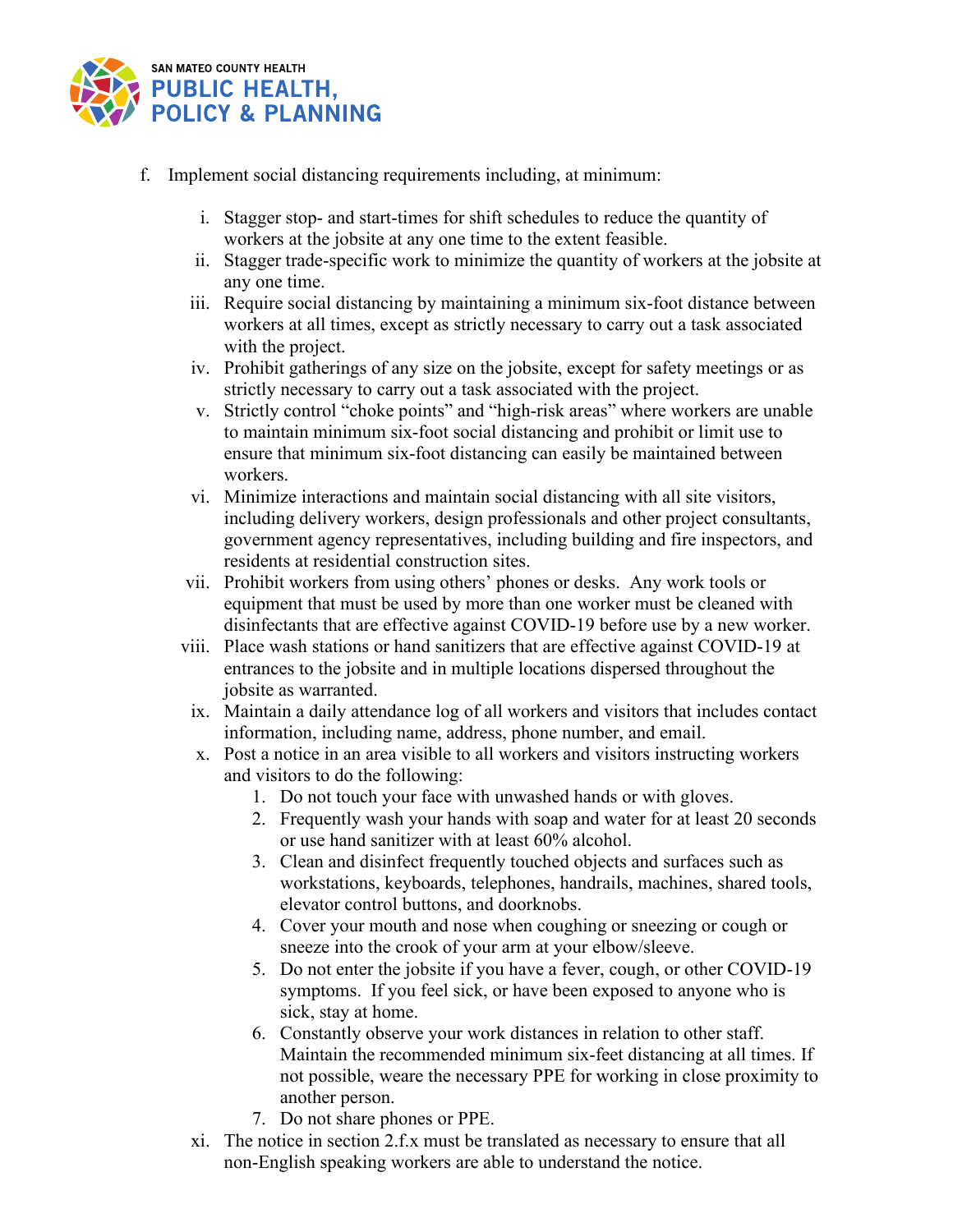

- g. Implement cleaning and sanitization practices in accordance with the following:
	- i. Frequently clean and sanitize, in accordance with CDC guidelines, all high-traffic and high-touch areas including, at a minimum: meeting areas, jobsite lunch and break areas, entrances and exits to the jobsite, jobsite trailers, hand-washing areas, tools, equipment, jobsite restroom areas, stairs, elevators, and lifts.
	- ii. Establish a cleaning and decontamination protocol prior to entry and exit of the jobsite and post the protocol at entrances and exits of jobsite.
	- iii. Supply all personnel performing cleaning and sanitization with proper PPE to prevent them from contracting COVID-19. Employees must not share PPE.
	- iv. Establish adequate time in the workday to allow for proper cleaning and decontamination including prior to starting at or leaving the jobsite for the day.
- h. Implement a COVID-19 community spread reduction plan as part of the Site-Specific Health and Safety Plan that includes, at minimum, the following restrictions and requirements:
	- i. Prohibit all carpooling to and from the jobsite except by workers living within the same household unit, or as necessary for workers who have no alternative means of transportation.
	- ii. Cal-OSHA requires employers to provide water, which should be provided in singleserve containers. Prohibit any sharing of any food or beverage and if sharing is observed, the worker must be sent home for the day.
	- iii. Prohibit use of microwaves, water coolers, and other similar shared equipment.
- i. Assign a COVID-19 Safety Compliance Officer (SCO) to the jobsite and ensure the SCO's name is posted on the Site-Specific Health and Safety Plan. The SCO must:
	- i. Ensure implementation of all recommended safety and sanitation requirements regarding the COVID-19 virus at the jobsite.
	- ii. Compile daily written verification that each jobsite is compliant with the components of this LCP Protocol. Each written verification form must be copied, stored, and made immediately available upon request by any County official.
	- iii. Establish a daily screening protocol for arriving staff, to ensure that potentially infected staff do not enter the construction site. If workers leave the jobsite and return the same day, establish a cleaning and decontamination protocol prior to entry and exit of the jobsite. Post the daily screening protocol at all entrances and exit to the jobsite. More information on screening can be found online at: [https://www.cdc.gov/coronavirus/2019](https://www.cdc.gov/coronavirus/2019-ncov/community/index.html) [ncov/community/index.html.](https://www.cdc.gov/coronavirus/2019-ncov/community/index.html)
	- iv. Conduct daily briefings in person or by teleconference that must cover the following topics:
		- 1. New jobsite rules and pre-job site travel restrictions for the prevention of COVID-19 community spread.
		- 2. Review of sanitation and hygiene procedures.
		- 3. Solicitation of worker feedback on improving safety and sanitation.
		- 4. Coordination of construction site daily cleaning/sanitation requirements.
		- 5. Conveying updated information regarding COVID-19.
		- 6. Emergency protocols in the event of an exposure or suspected exposure to COVID-19.
	- v. Develop and ensure implementation of a remediation plan to address any non-compliance with this LCP Protocol and post remediation plan at entrance and exit of jobsite during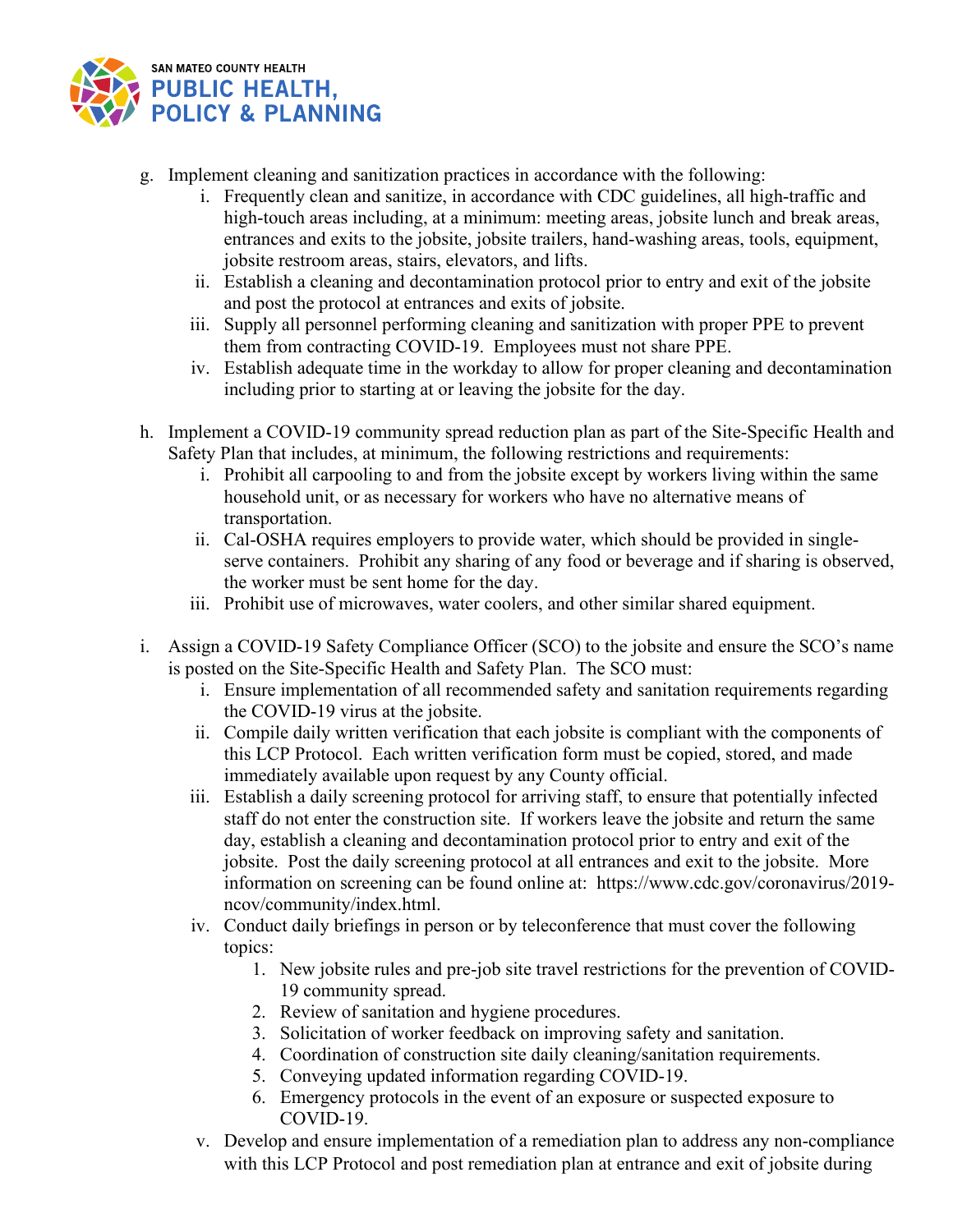

remediation period. The remediation plan must be translated as necessary to ensure that all non-English speaking workers are able to understand the document.

- vi. The SCO must not permit any construction activity to continue without bringing such activity into compliance with these requirements.
- vii. Report repeated non-compliance with this LCP Protocol to the appropriate jobsite supervisors and a designated County official.
- j. Assign a COVID-19 Third-Party Jobsite Safety Accountability Supervisor (JSAS) for the jobsite, who at a minimum holds an OSHA-30 certificate and first-aid training within the past two years, who must be trained in the protocols herein and verify compliance, including by visual inspection and random interviews with workers, with this LCP Protocol.
	- i. Within seven calendar days of each jobsite visit, the JSAS must complete a written assessment identifying any failure to comply with this LCP Protocol. The written assessment must be copied, stored, and, upon request by the County, sent to a designated County official.
	- ii. If the JSAS discovers that a jobsite is not in compliance with this LCP Protocol, the JSAS must work with the SCO to develop and implement a remediation plan.
	- iii. The JSAS must coordinate with the SCO to prohibit continuation of any work activity not in compliance with rules stated herein until addressed and the continuing work is compliant.
	- iv. The remediation plan must be sent to a designated County official within five calendar days of the JSAS's discovery of the failure to comply.
- k. In the event of a confirmed case of COVID-19 at any jobsite, the following must take place:
	- i. Immediately remove the infected individual from the jobsite with directions to seek medical care.
	- ii. Each location the infected worker was at must be decontaminated and sanitized by an outside vendor certified in hazmat clean ups, and work in these locations must cease until decontamination and sanitization is complete.
	- iii. The County Public Health Department must be notified immediately and any additional requirements per the County health officials must be completed, including full compliance with any tracing efforts by the County.
- l. Where construction work occurs within an occupied residential unit, any separate work area must be sealed off from the remainder of the unit with physical barriers such as plastic sheeting or closed doors sealed with tape to the extent feasible. If possible, workers must access the work area from an alternative entry/exit door to the entry/exit door used by residents. Available windows and exhaust fans must be used to ventilate the work area. If residents have access to the work area between workdays, the work area must be cleaned and sanitized at the beginning and at the end of workdays. Every effort must be taken to minimize contact between workers and residents, including maintaining a minimum of six feet of social distancing at all times.
- m. Where construction work occurs within common areas of an occupied residential or commercial building or a mixed-use building in use by on-site employees or residents, any separate work area must be sealed off from the rest of the common areas with physical barriers such as plastic